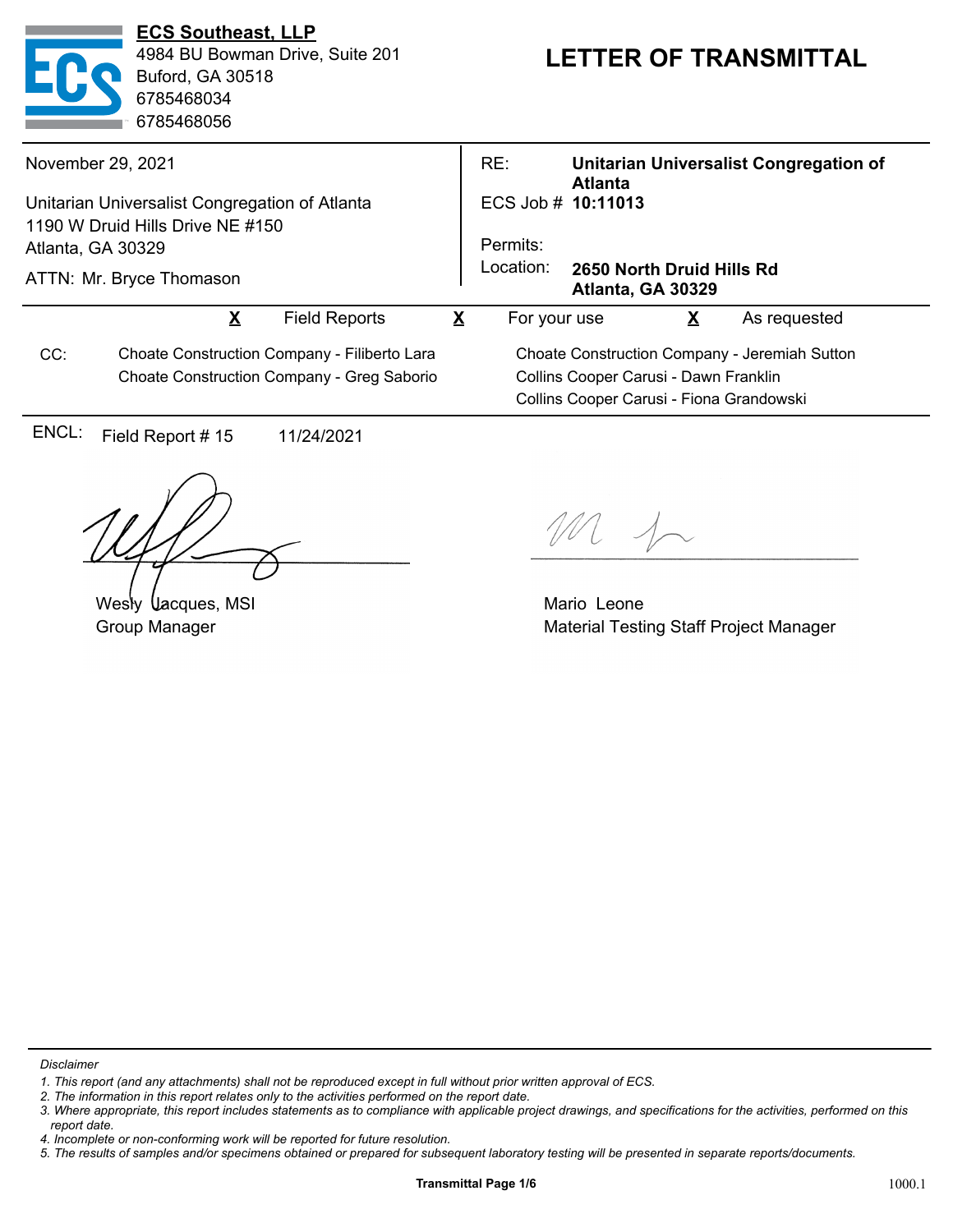Chargeable Items Arrival Departure **10:00A 11:00A** Trip Charges\* **30.00** Tolls/Parking\* Mileage\* Mileage\* Time of Remarks Re Obs Time **0.00** Total **1.75** Travel Time\* **0.50** Lab Time **0.25** On-Site Time **1.00** Contractor **None Listed** Client **Unitarian Universalist Congregation of Atlanta** Location **Atlanta, GA** Weather **60 °/ Sunny** Project **10:11013 15** Project No. **Unitarian Universalist Congregation of Atlanta** Report No. Day & Date **Wednesday 11/24/2021 FIELD REPORT** ECS Southeast, LLP 4984 BU Bowman Drive, Suite 201 Buford, GA 30518 (678) 546-8034 [Phone] (678) 546-8056 [Fax]

\* Travel time and mileage will be billed in accordance with the contract.

**Summary of Services Performed (field test data, locations, elevations & depths are estimates) & Individuals Contacted.**

The undersigned arrived on-site as requested to observe BMP's and to perform a weekly NPDES inspection.

BMP's were observed to not be placed to be in accordance with the project drawings.

Please see the attached NPDES Site Inspection Report for details.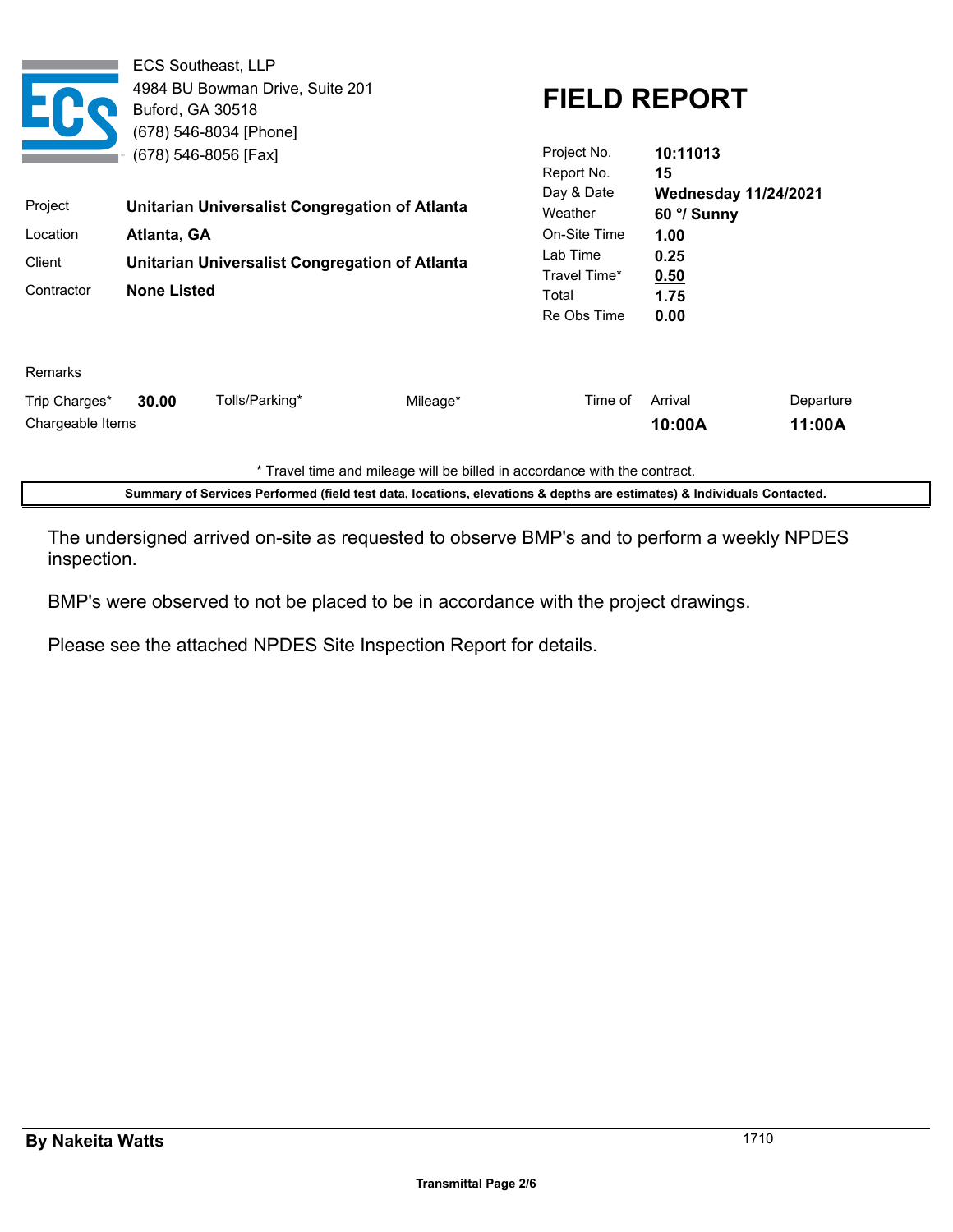## **Attachments**



Sediment is going into the street

Figure 1



**Transmittal Page 3/6**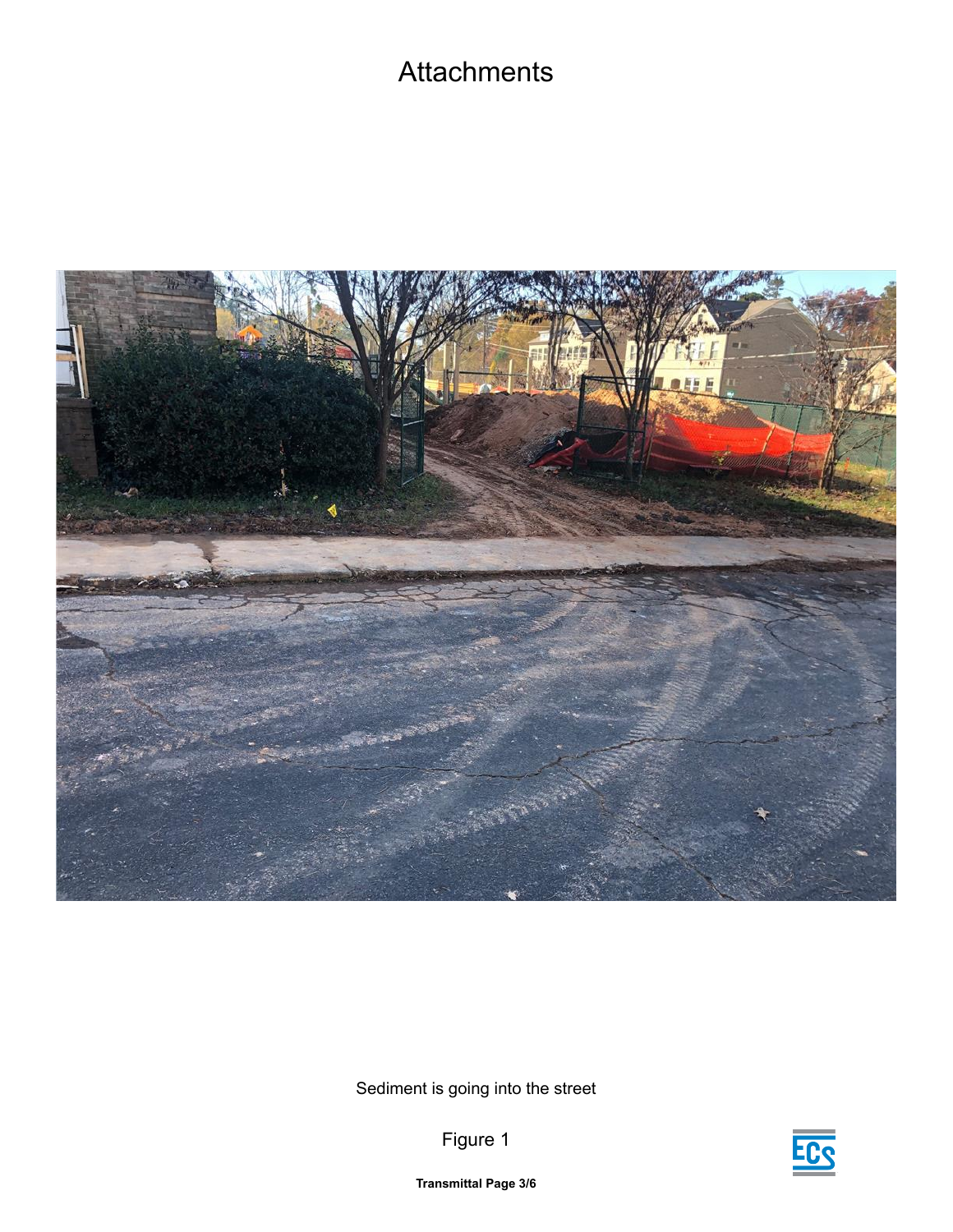## **Attachments**



Silt fence is damage



Figure 2

**Transmittal Page 4/6**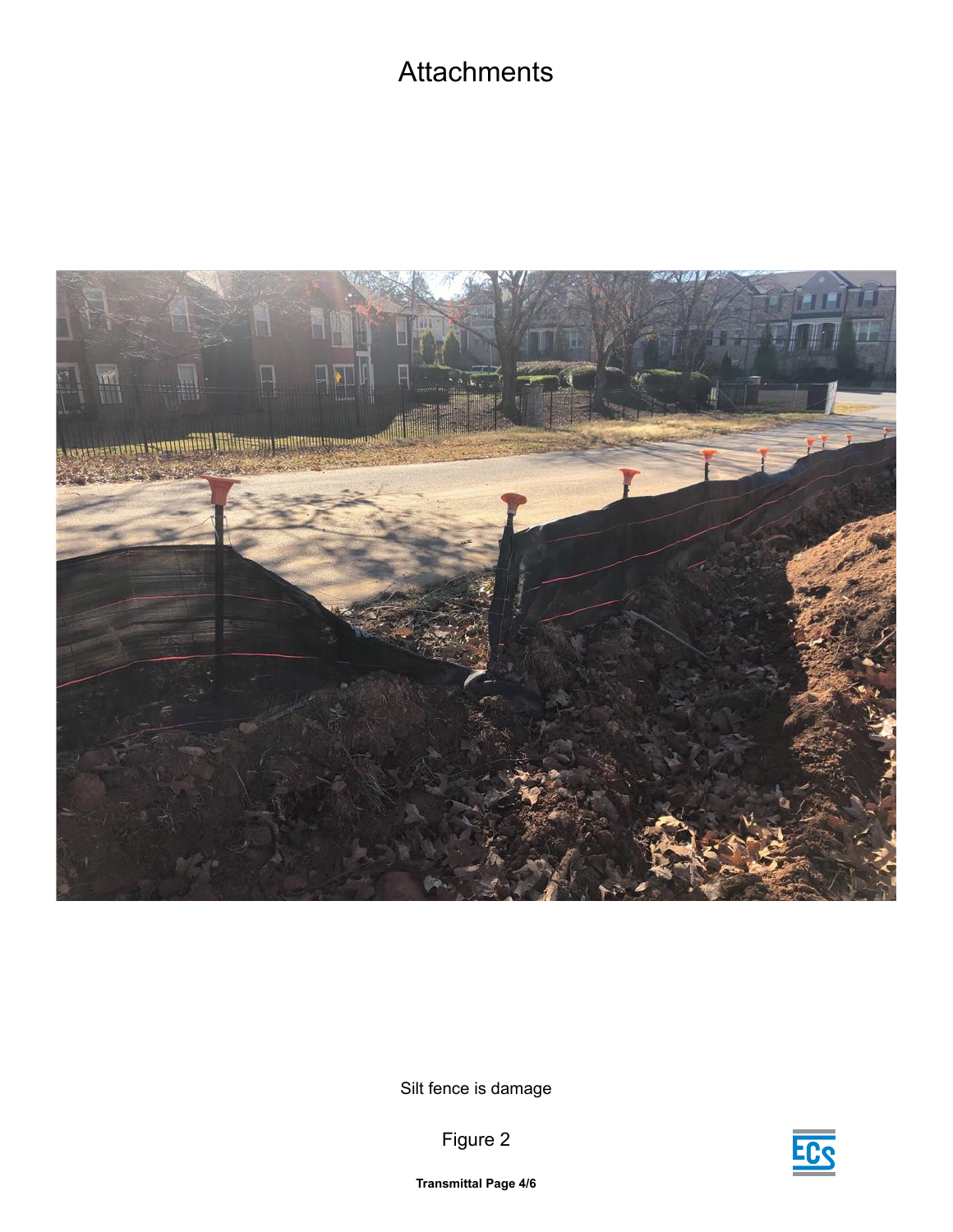## **NPDES SITE INSPECTION REPORT**



# **ECS SOUTHEAST, LLP**

4984 B U Bowman Dr #201 Buford, GA 30518

| <b>General Information</b>                                                            |                                                |                       |  |  |  |  |  |
|---------------------------------------------------------------------------------------|------------------------------------------------|-----------------------|--|--|--|--|--|
| <b>Project Name</b>                                                                   | Unitarian Universalist Congregation of Atlanta |                       |  |  |  |  |  |
| <b>Client Name</b>                                                                    | Unitarian Universalist Congregation of Atlanta |                       |  |  |  |  |  |
| Project No.                                                                           | 11013                                          | <b>Work Order No.</b> |  |  |  |  |  |
| <b>Date of Inspection</b>                                                             | 11/24/2021                                     | <b>Report No.</b>     |  |  |  |  |  |
| <b>Inspector's Name(s)</b>                                                            | <b>Nakeita Watts</b>                           |                       |  |  |  |  |  |
| <b>Type of Inspection</b>                                                             |                                                |                       |  |  |  |  |  |
| ■Weekly<br>$\Box$ During storm event<br>$\Box$ Post-storm event<br>Daily              |                                                |                       |  |  |  |  |  |
| <b>Weather Information</b>                                                            |                                                |                       |  |  |  |  |  |
| Has rained since the last inspection?<br>$\square$ No<br>Yes                          |                                                |                       |  |  |  |  |  |
| If yes, provide:<br><b>Storm Start Date:</b><br>Approximate Rainfall(in):<br>$\Omega$ |                                                |                       |  |  |  |  |  |
| Weather at time of this inspection?<br>Rainy                                          |                                                |                       |  |  |  |  |  |

|                | <b>BMP/Activity</b>                                                                                                                                | Implemented?                         | <b>Maintenence</b><br><b>Required?</b> | <b>Corrective Action Needed and Notes</b>                                                   |
|----------------|----------------------------------------------------------------------------------------------------------------------------------------------------|--------------------------------------|----------------------------------------|---------------------------------------------------------------------------------------------|
| 1              | Are all disturbed areas<br>not actively being worked<br>properly stabilized or<br>protected?                                                       | $\blacksquare$ Yes $\blacksquare$ No | $\Box$ Yes $\Box$ No                   |                                                                                             |
| 2              | Are natural resource areas $\Box$ Yes $\Box$ No<br>(e.g., streams, wetlands,<br>mature trees, etc.)<br>protected with barriers or<br>similar BMPs? |                                      | $\Box$ Yes $\Box$ No                   |                                                                                             |
| 3              | Are perimeter controls<br>and sediment barriers<br>adequately installed and<br>maintained?                                                         | $\Box$ Yes $\Box$ No                 | $\blacksquare$ Yes $\blacksquare$ No   | Silt fence is damaged next to the east<br>construction exit                                 |
| $\overline{4}$ | Are storm drain inlets<br>properly protected?                                                                                                      | $\Box$ Yes $\Box$ No                 | $\Box$ Yes $\Box$ No                   |                                                                                             |
| 5              | Is there evidence of<br>sediment being tracked<br>into the street?                                                                                 | $\blacksquare$ Yes $\blacksquare$ No | $\blacksquare$ Yes $\blacksquare$ No   | Sediment is going into the public sidewalk<br>and roadway (north of the construction exit). |